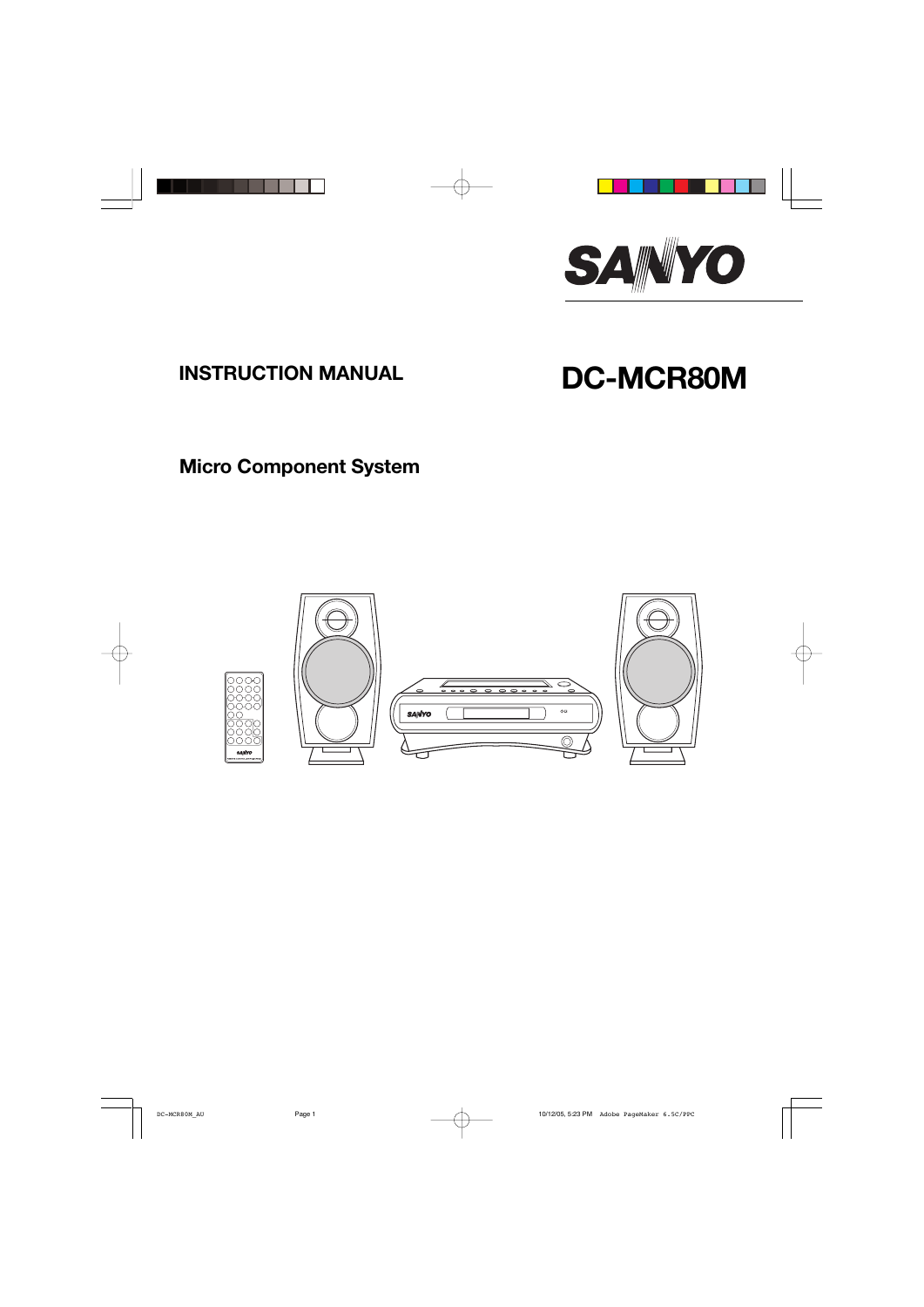### **PRECAUTIONS**



- The apparatus shall not be exposed to dripping or splashing.
- Do not use where there are extremes of temperature (below 5°C or exceeding 35°C) or where direct sunlight may strike it.
- Because of the CD player's extremely low noise and wide dynamic range, there might be a tendency to set the volume on the amplifier unnecessarily high. Doing so may produce an excessively large output from the amplifier which could damage your speakers.
- When carrying the unit, be sure to remove a disc which may be inside and turn the power off. Wait at least 10 seconds, then unplug the mains lead from the AC outlet. Carrying the unit with a disc inside may damage the disc and/or the unit.
- Sudden changes in the ambient temperature may cause condensation to form on the optical lens inside the unit. If this happens, take out the disc, leave the unit for about 1 hour, and then proceed to operate.
- The system's speakers use powerful magnets. Do not place timepieces, credit cards, cassette tapes or video tapes, etc. near the speakers.
- Do not install this equipment in a confined space, such as a book case or built in cabinet.
- No object filled with liquids, such as vases, shall be placed on the apparatus.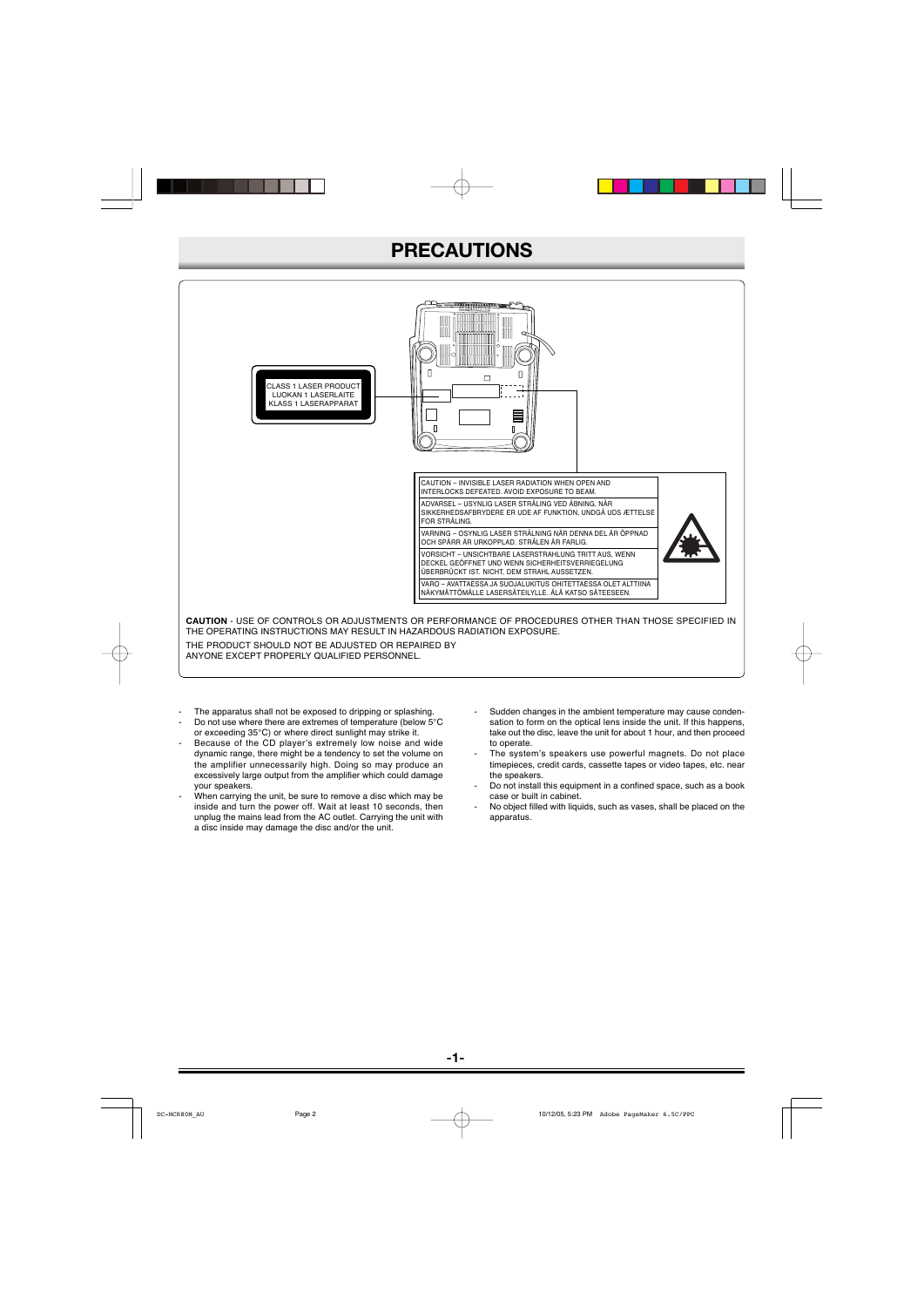### **CONNECTIONS**



#### Note:

- Do not connect the mains lead to an AC outlet until all connections have been made.
- The system is not completely disconnected from the mains when the  $\bigcirc$ /ON button is set to the  $\bigcirc$  position.

#### **Speakers**

When connecting the speakers, make sure that (+) and (-) potarales are matched property. Otherwise, the sound may appear to be lacking in the bass range and stability.

Connect the blue speaker wire to the red terminal  $\oplus$  and the other wire to the black terminal $\odot$ .

#### **Aerial**

#### **FM aerials**

In areas close to a transmitter the simple indoor aerial is sufficient to receive broadcasts. Extend the aerial wire as straight as possible and, while listening to the sound from the system, secure it in a position which yields minimal distortion and noise.

In fringe areas or where reception is distorted or noisy an external aerial (not suppiled) should be connected instead of the simple indoor aerial. Consult your dealer.

#### **AM loop aerial**

Assemble the loop aerial as shown in figure.



Unwind the aerial wires, then connect them to the AM LOOP terminals. Place the loop aerial in a position which yields the best AM reception, or attach it to a wall or other surface as shown in figure.

#### Note:

To minimize noise, the speaker, mains and any other leads should not come close to the FM aerial lead and AM loop aerial. Do not place the aerial leads close to the system.

#### **Video/Auxiliary equipment input sockets (AUX IN)**

Connect audio leads (not supplied) from the audio output sockets of a video/auxiliary equipment to the AUX IN sockets.

#### **Headphones**

Connect stereo headphones (not supplied) to the PHONES socket for monitoring or for private listening. The speakers are automatically disconnected when headphones are connected.

2

 $\odot$ 

Screws (not supplied)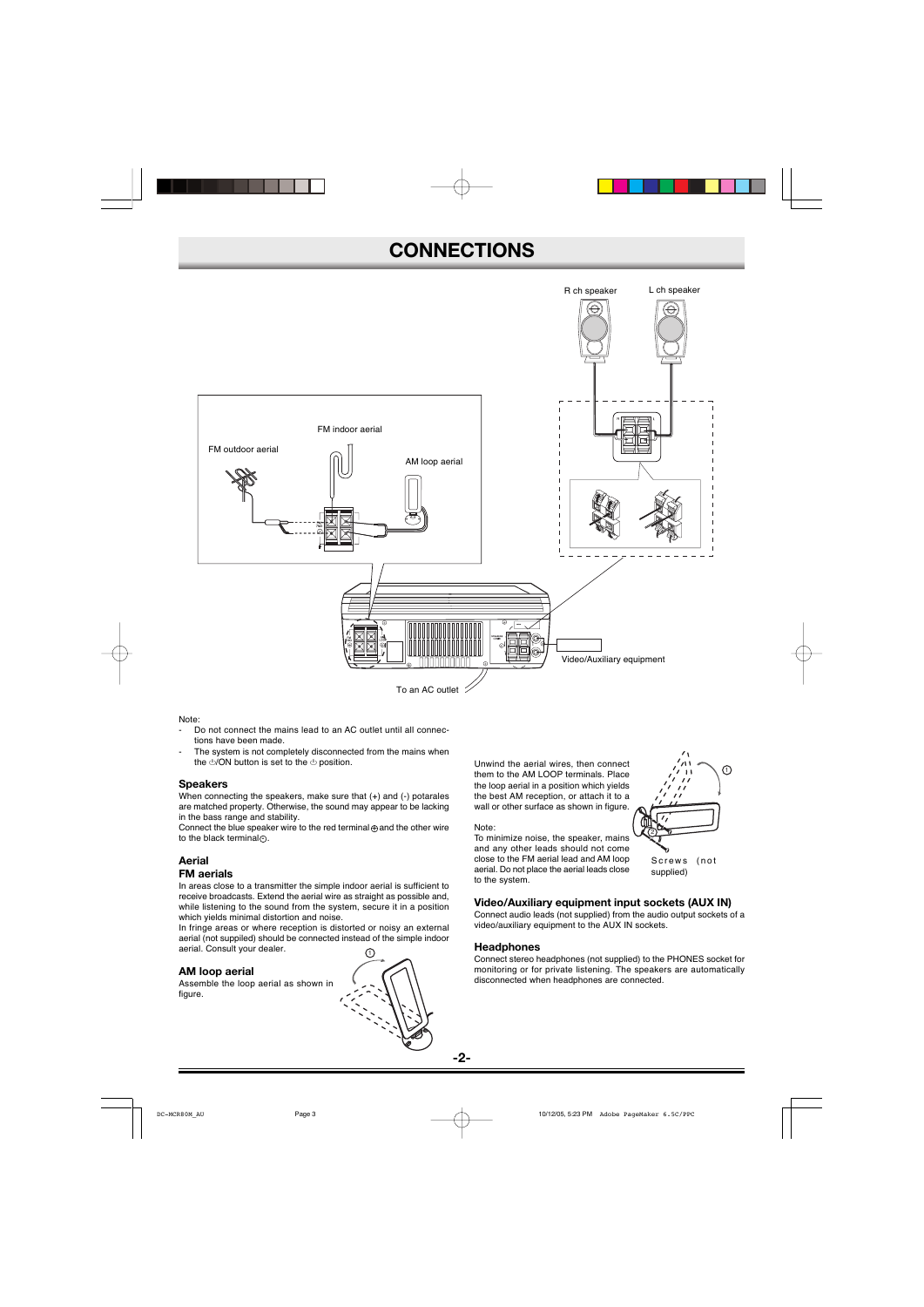### **CONTROLS**





#### **Amplifier/Common section**

- 1. Power button ( $\bigcirc$ /ON)
- 2. Sleep button (SLEEP)
- 3. Memory button (MEMORY)
- 4. AUX function button (AUX)
- 5. Sound preset button (SOUND PRESET)
- 6. Bass expander button (BASS)
- 7. Volume control (VOLUME)
- 8. Remote sensor (IR)
- 9. Reset button (RESET)
- 10. Headphones socket (PHONES)
- 11. Display

#### **CD player/Tuner**

- 1. Tuner function/Band select button (TUNER/BAND)
- 2. Skip/Search/Tuning/MP3 CD's file select buttons  $(H=, -TUNING/FILE +, \blacktriangleright\blacktriangleright)$
- 3. Stop button  $($
- 4. Play/Pause button  $(\triangleright$ /II)
- 5. Top CD compartment door
- 6. Open/Close button for CD Compartment lid (<sup>△</sup>OPEN/CLOSE)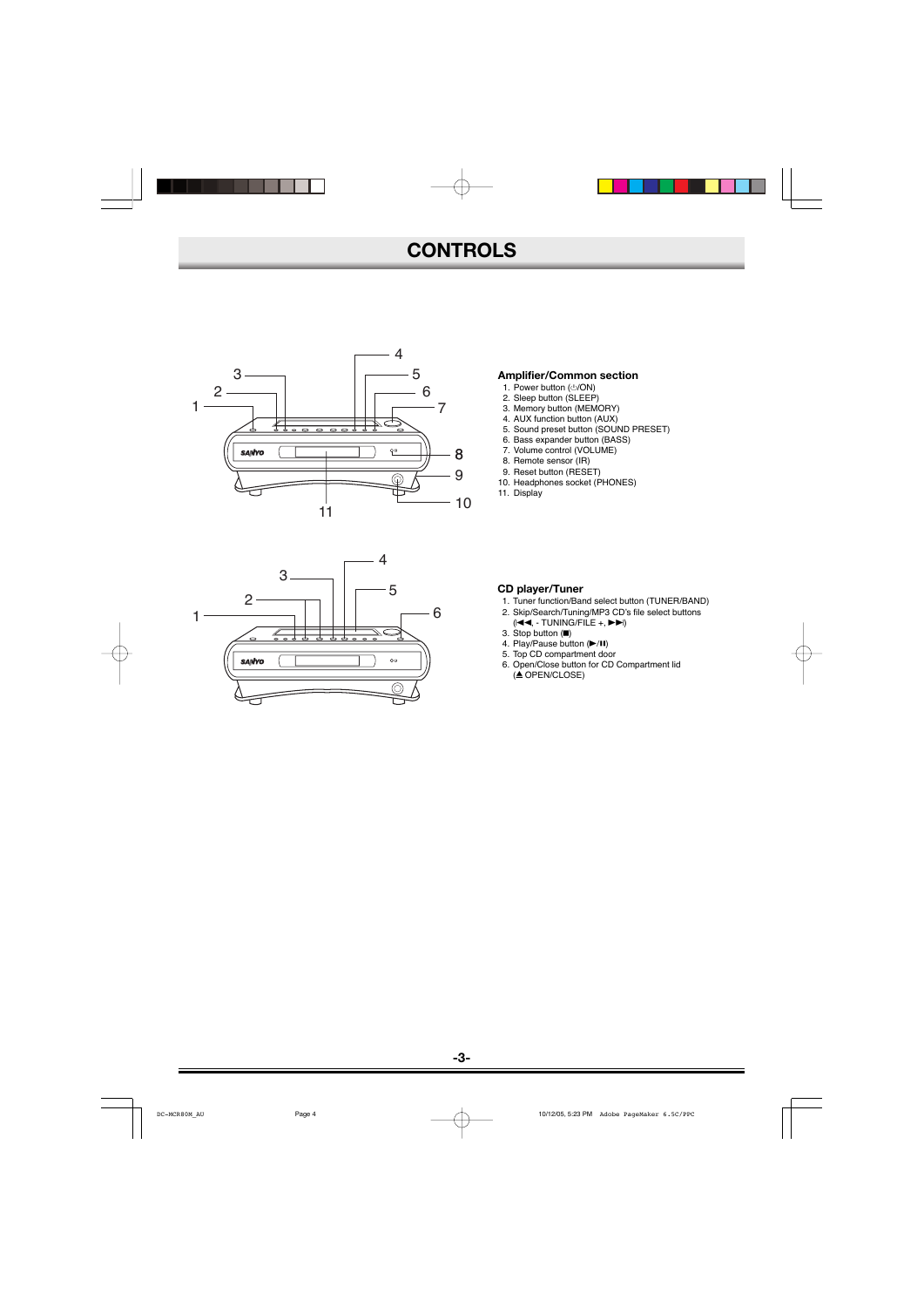### **REMOTE CONTROL**

#### **Controls**



- 1. Power button ( $\bigcirc$ /ON)
- 2. Display button (DISPLAY)
- 3. Volume buttons (VOLUME +, -)
- 4. Sleep button (SLEEP)
- 5. Open/Close button for CD Compartment lid (OPEN/CLOSE)
- 6. Aux function button (AUX)
- 7. Tuner function/Band select button (TUNER/BAND)
- 8. Preset tuning up/Repeat play button (PRESET +/ REPEAT)
- 9. Preset tuning down/Random play button (PRESET -/RANDOM)
- 10. Bass expander button (BASS) 11. Sound preset button (SOUND PRESET)
- 
- 12. Number buttons (1~9, 0)
- 13. MP3 CD's folder select buttons (FOLDER -, +)
- 14. Skip/Search/Tuning/MP3 CD's file select buttons
- $H =$ , TUNING/FILE +,  $\blacktriangleright \blacktriangleright$  )
- 15. Play/Pause button  $(\blacktriangleright$ /II)
- 16. Stop button ( $\blacksquare$ )
- 17. Memory button (MEMORY)
- 18. FM mode button (FM MODE)

#### **Number buttons (1-9, 0)**

These buttons are used to select the track numbers on a disc or preset radio stations.

If the function is "CD'', the buttons select the track numbers on a disc. If the function is "TUNER", the buttons select preset radio stations.

- With any other function, the buttons will not function.
	- Example:

To select No. 3, press 0, then 3.

To select No. 10, press 1, then press 0.

#### **When you use the remote control for the first time...**

Pull the plastic sheet. The remote control can be used from now.



Note:

There is CR2025 Lithium Battery (supplied) in the battery compartment of the remote control.

#### **Replacing the battery**





Please purchase CR2025 Lithium Battery.

#### CAUTION:

Danger of explosion if battery is incorrectly replaced. Replace only with the same or equivalent type.

#### Note:

Always remove battery if the remote control is not to be used for a month or more. Battery within the unit may leak and cause damages.

#### **Remote control range**



The buttons on the remote control perform similar functions to similarly marked buttons on the front panel.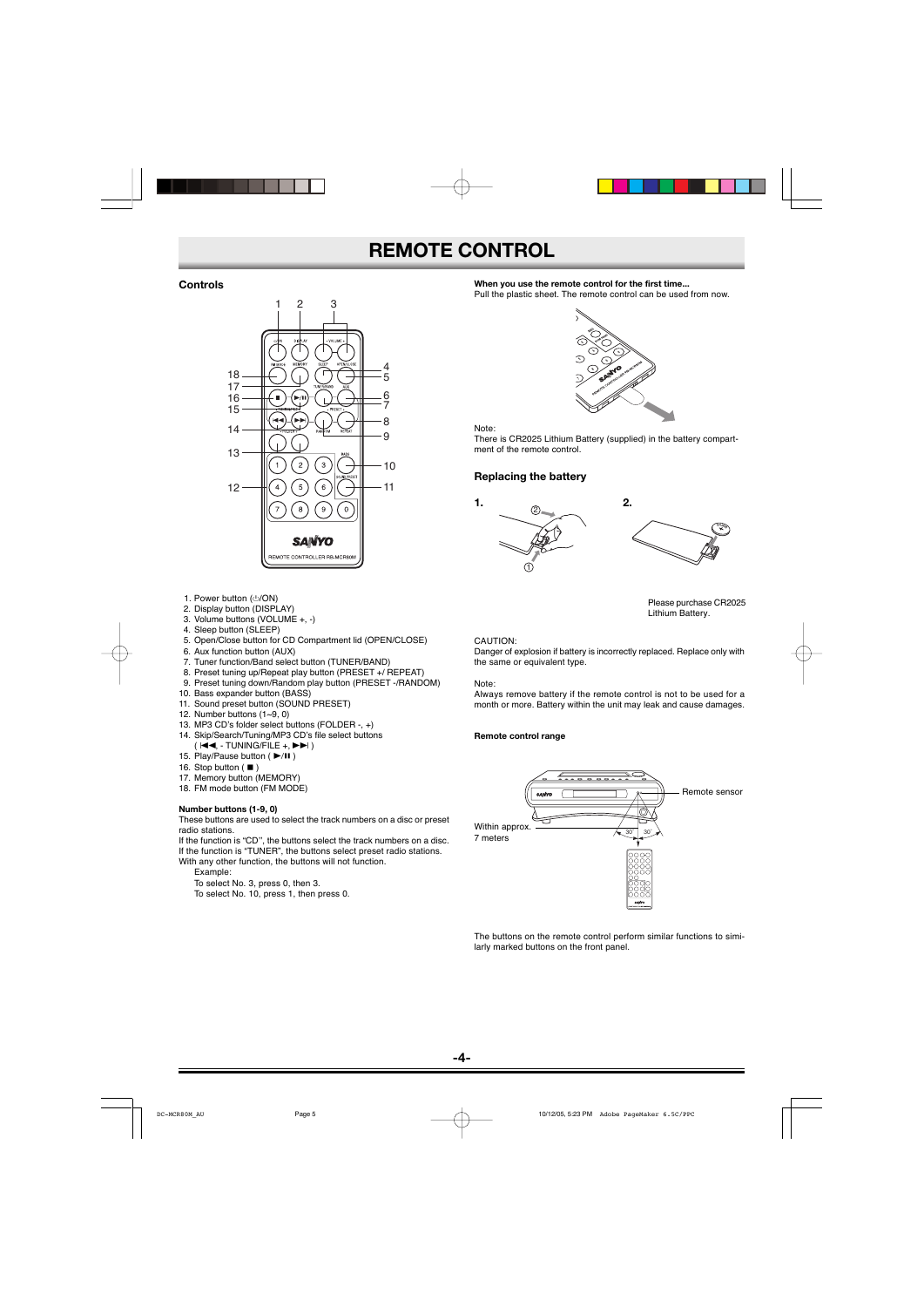### **ADJUSTING THE CLOCK**

When the unit is first connected to the AC power line, the clock display blinks on the display.

Example: To set "PM6:30".

First, press the  $\bigcirc$ /ON button to turn the power off. The clock display appears dimly.

1. Press the MEMORY button for at least 2 seconds.

芦田 AM<sup>1</sup>

The hours display blinks.

2. Press the  $\blacktriangleleft \blacktriangleleft$  or  $\blacktriangleright \blacktriangleright$  button to set the "hours".



3. Press the MEMORY button.

EOS 尸鬥

The minutes display blinks.

4. Press the  $\blacktriangleleft \blacktriangleleft$  or  $\blacktriangleright \blacktriangleright$  button to set the "minutes".



5. Press the MEMORY button. The clock starts dimly.

巳

$$
\begin{array}{c}\nM \\
M \\
M\n\end{array}\n\qquad\n\begin{array}{c}\n\Delta_{1} \\
\Delta_{1} \\
\Delta_{1}\n\end{array}
$$

- The time can be set accurately by pressing the MEMORY button when a time signal is heard.
- If a power failure occurs or the mains lead is disconnected, the clock display blinks. Reset the time again.

### **BEFORE OPERATION**

#### **Turning the power on and off**

Press the  $\bigcirc$ /ON button, the display light.

To turn the power off, press the  $\bigcirc$ /ON button again. The clock display remains lit dimly.

- When the mains lead is connected to the AC outlet, the unit will respond to commands from the remote control.

#### **Adjusting the volume**

Turn the VOLUME control, or press the VOLUME - or + button on the remote control. The volume level appears by numbers (VOL MIN  $\sim$ VOL MAX) on the display.

#### **Bass expander system**

Press the BASS button to enhance the bass sound. "BASS ON" appears briefly on the display.

#### **Selecting the sound mode**

Press the SOUND PRESET button to select the sound mode matching the music to be listened to.

ROCK: Rock music, etc. JAZZ: Jazz, etc. CLASSIC: Classical music, etc. POP: Pops, etc. FLAT: Flat music, etc.

#### **WHAT TO DO IF ...**

If the operation of the unit or display is not normal,

- 1. Disconnect the mains lead.
- 2. Press the RESET button (right side of the unit) for at least 30 seconds
- 3. Connect the mains lead.
- 4. Resume the operation.

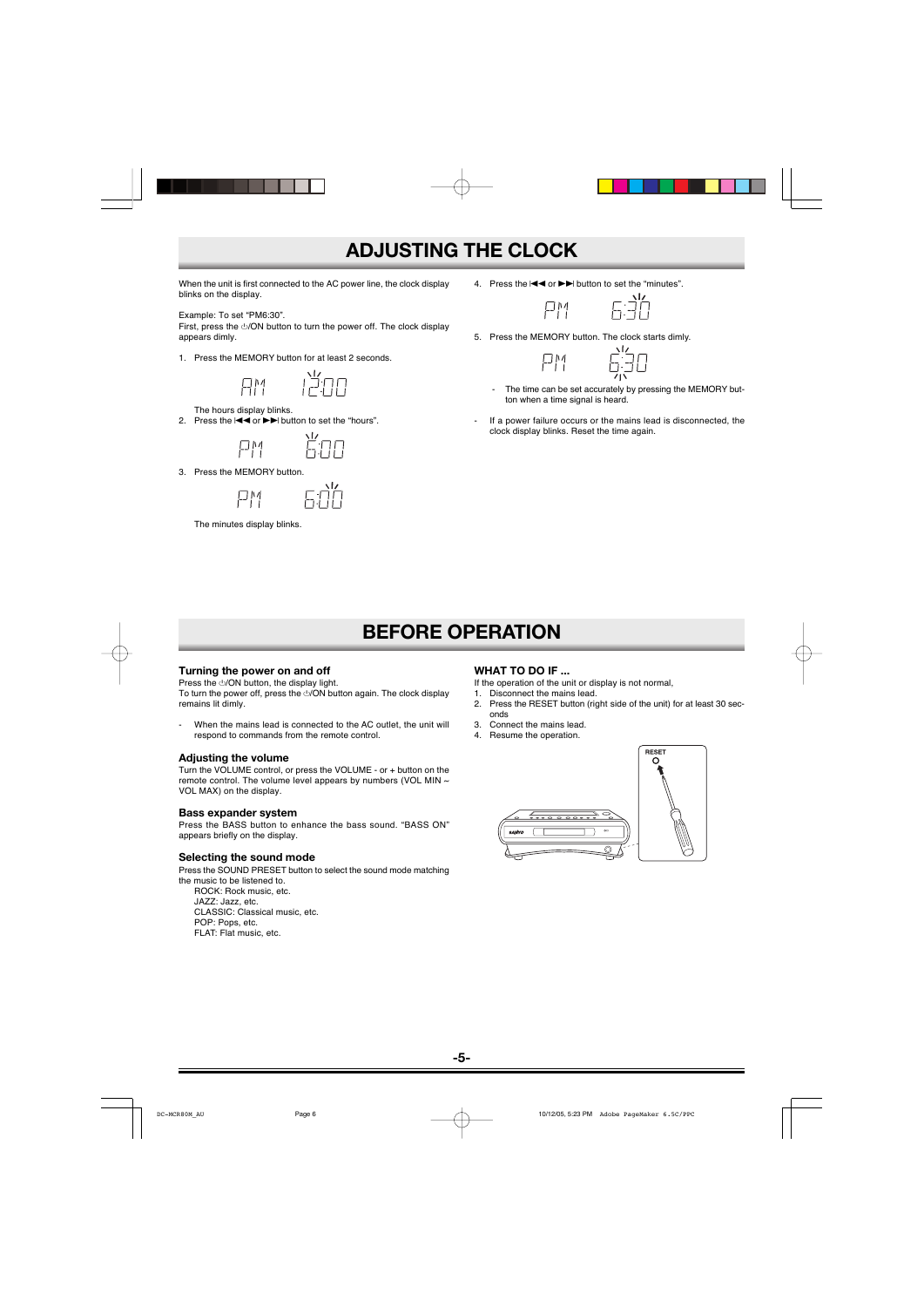### **CD PLAY**

Use compact discs bearing the symbol shown. In addition to conventional 12 cm CDs, this system can be used to play 8 cm CDs without an adapter.



- 1. Press the  $\blacktriangleright$ /II button to select "CD" function. "CD" appears on the display, then "CD" is replaced by the CD mode display.
- 2. Press the ▲ OPEN/CLOSE button to open CD compartment, "OPEN" appears.
- 3. Place the disc with the label facing up on the disc turntable. (Place only one disc at a time.)



4. Press the  $\triangle$  OPEN/CLOSE button again to close CD compartment, "CLOSE" display briefly, "READING" blinks for several seconds, then the total number of tracks and total playing time on the disc appear. Note:

If a badly scratched disc is loaded or if the disc is loaded with the label facing downward, "NO DISC" appears. If this occurs, load the disc correctly or replace the damaged disc.

5. Press the  $\blacktriangleright$ /II button. Play starts from the first track.



The current track number and elapsed playing time are displayed. 6. Press the **n** button to end disc play.

When the last track has been played, the player stops automatically.

#### **Notes on handling compact discs**

- Do not expose the disc to direct sunlight, high humidity or high temperatures for extended periods of time.
- Discs should be returned to their cases after use.
- Do not apply paper or write anything on the disc surface.
- Handle the disc by its edge. Do not touch the playing surface (glossy side).
- Fingerprints and dust should be carefully wiped off the playing surface of the disc with a soft cloth.

Wipe in a straight motion from the centre to the outside of the disc.

Never use chemicals such as record cleaning sprays, antistatic sprays or fluids, benzene or thinner to clean compact discs.

#### **To start play from the desired track**

Select the track by using the  $\blacktriangleright$  or  $\blacktriangleright$  or let button, then press the  $\blacktriangleright$ /II button.

#### **Temporarily stopping play**

Press the  $\blacktriangleright$ /II button, elapsed playing time blinks on the display. To resume play, press the button again.

#### **Skip play**

To skip to track 6 while track 3 is playing, press the  $\blacktriangleright\blacktriangleright$  button repeatedly until "6" appears (in the track section) on the display. To skip back to track 3 while track 6 is playing, press the  $\blacktriangleleft$  button repeatedly until "3" appears.

- The number buttons on the remote control can also be used for skip play. To skip to track 6 while one track is playing, press 0, then 6.

#### **Search (forward/reverse)**

If the  $\blacktriangleright$  or  $\blacktriangleleft$  button is pressed during play, the player will search at high speed in the forward or reverse direction while the button is being pressed. When the button is released, normal play will continue.

#### **Repeat play (Remote control only)**

Press the PRESET+/REPEAT button repeatedly before or during play to select various repeat mode available.

Each time the PRESET+/REPEAT button is pressed, the repeat mode changes as shown below:



(Normal play mode)

#### **Random play (Remote control only)**

- 1. Press the PRESET-/RANDOM button, "RANDOM" appears.<br>2. Press the ►/II button, All tracks on the disc are played in ra
- Press the  $\blacktriangleright$ /II button. All tracks on the disc are played in random order.
- 3. To cancel random play, press the PRESET-/RANDOM button again, "RANDOM" disappears.
- Random play will not function during programmed play.

#### **PROGRAMMED PLAY**

Up to 32 tracks on a disc can be programmed for play in any order.

- First, select "CD" function and load a disc that you want to programme.
- The tracks must be programmed in the stop mode.
- The same track can be programmed more than once.
- 1. Press the MEMORY button.



2. Select a track by using the  $\blacktriangleright$  or  $\blacktriangleright$  or  $\blacktriangleright$  button. The number buttons on the remote control can also be used.



3. Press the MEMORY button.



4. Repeat steps 2 - 3 to programme additional tracks. 5. Press the  $\blacktriangleright$ /II button to start programmed play.

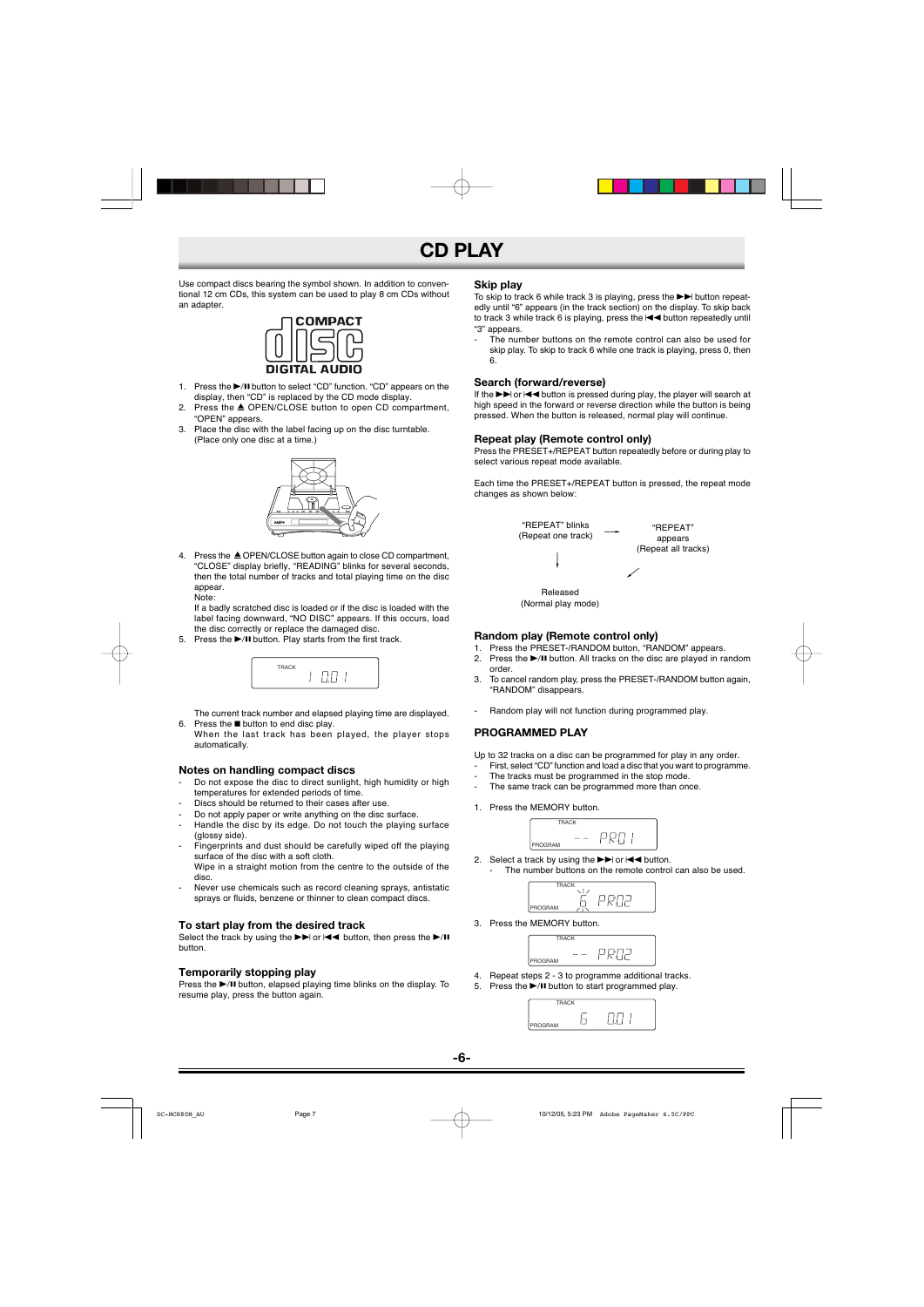When all programmed tracks have been played, the player stops automatically.

- The programme contents are retained in memory.
- Any attempt to programme more than 32 tracks will result in the first programmed track being displayed and discontinuation of the programming.
- To cancel programmed play, press the  $\blacksquare$  button twice.

#### **Checking the programme**

Each time the MEMORY button is pressed in the stop mode, the programmed details sequentially appear on the display.

#### **Changing a programme**

#### **To add a new track to a programme:**

- 1. In the stop mode, press the MEMORY button repeatedly until "- - - -" on the track number part is displayed.
- 2. Select a track as explained above.
- 3. Press the MEMORY button.

#### **To change a track:**

- 1. In the stop mode, press the MEMORY button repeatedly until the track number to be replaced is displayed.
- 2. Select a track as explained above.
- 3. Press the MEMORY button.

#### Note:

Programmed details cannot be partially deleted or inserted.

### **MP3 CD OPERATION**

This unit can play back the CD-R/RW that has recorded music data or MP3 files. Before playing back MP3 CD, please read the following.

#### **MP3 CD information**

- MP3 CD is the disc that standardized by ISO9660, its file name must include 3-digits extension letters, ".mp3".
- The directory and file names of the MP3 CD must be corresponded to the ISO standardized files.
- Single-session disc can be played back.
- As for multi-session disc, only the first session can be played back. This unit can recognize up to 255 folders or 640 files per disc. The CD with 256 folders or 641 files and over is not available to
- this unit.
- This unit can recognize up to 8 directory trees per disc.
- MP3 CD may not be played in the recorded order.
- Music section in "CD Extra" can be played back, not Data section.
- "Mixed CD" cannot be played back.
- Music files recorded by "Packet Writing" cannot be played back.

There are three basic methods for writing to a CD: "Track-at-Once ", "Disc-at-Once", and "Packet Writing".

Music files recorded by "Track-at-Once" or "Disc-at-Once" can be played back on this unit. (Note: The unit cannot play back the music files added with "Track-at-Once".)

Music files recorded by "Packet Writing" cannot be played back.

#### **Limitations on display**

Available letters for display are the following: capital alphabets of A through Z, numbers of 0 through 9, and \_ (underline).

#### **MP3CD directory sample:**

Playback order: song01  $\rightarrow$  song02  $\rightarrow$  ... song14



Note:

- Some MP3 CDs can not be played back depending on the recording conditions.
- The CD-R/RW that has no music data or non-MP3 files can not be played back.
- Do not make an empty folder. It may not work correctly.
- In this model, recommendable recording setting is 128 kbps of fixing bit rate. If files are recorded in other bit rate (for example: 320 kbps) or in variable bit rate, track-jump may sometimes happen according to recording conditions.

#### **MP3 CD Play (Remote control only)**

1. Load the MP3 CD.

"READING" blinks, then the total number of folders and total number of files on the disc appear.



- 2. Press the FOLDER + or button on the remote control to select the desired folder.
- 3. Press the  $\blacktriangleleft \blacktriangleleft$  or  $\blacktriangleright \blacktriangleright$  button to select the desired file.
- 4. Press the  $\blacktriangleright$ /II button to start play.

|--|

#### Note:

If there is no music data, "NO DISC" appears.

#### **Display selection**

The ID3-Tag is an information field for MP3. Music title, artist name and album name can be stored into the tag. This unit shows these information.

Press the DISPLAY button on the remote control during play.

Each time the button is pressed, the display changes in the following sequence.

Folder name (Album name)/File name (Music name)

Music information: music title

Music information: artist name

Music information: album name

If no music information is stored, "NO ID3" appears. Press the DISPLAY button again, the file number and elapsed playing time appear.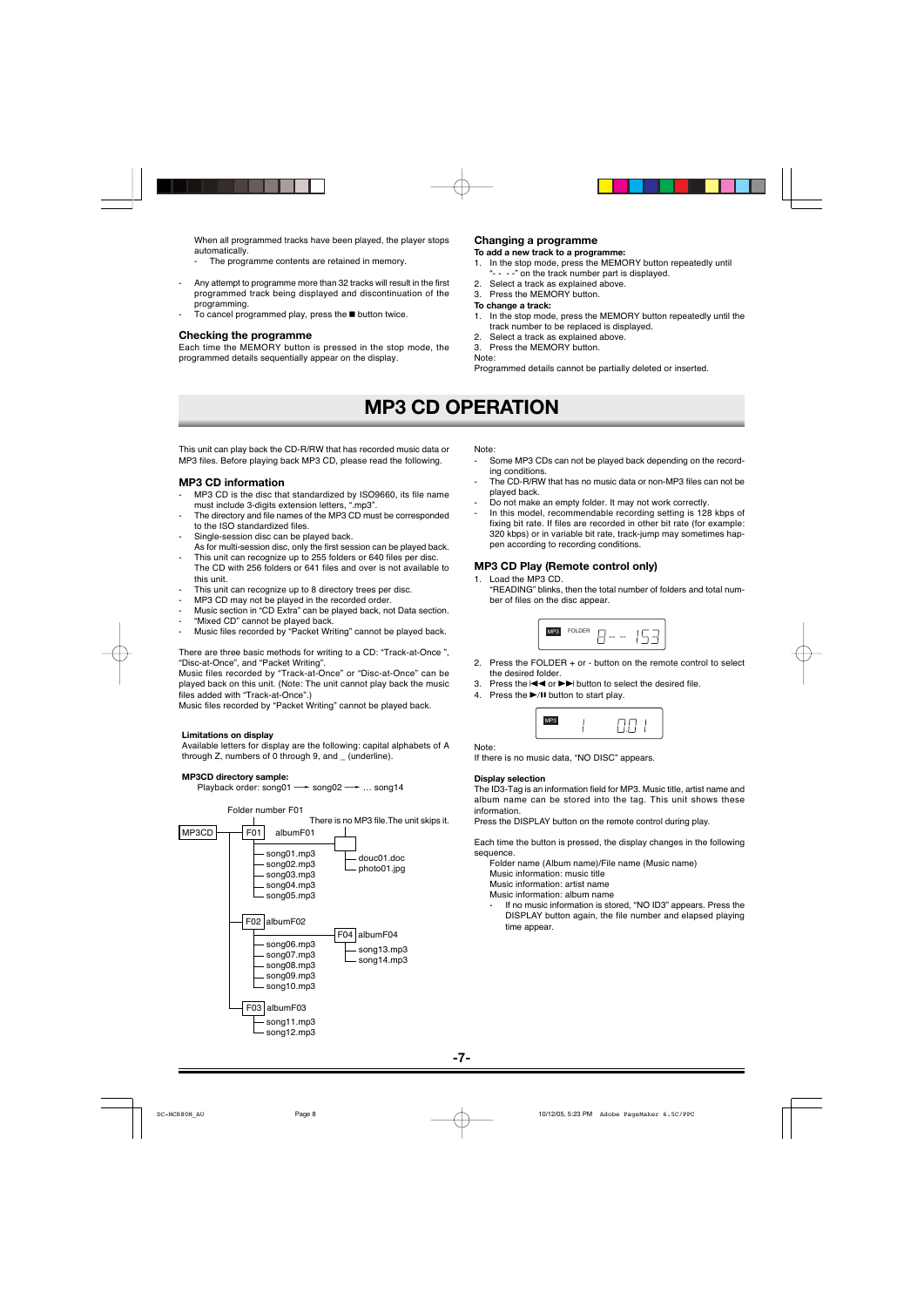#### **Programmed playback**

1. In stop mode, press the MEMORY button.



2. Press the FOLDER + or - button on the remote control to select desired folder.



3 Press the  $\blacktriangleleft$  or  $\blacktriangleright$  button to select desired file.



4. Press the MEMORY button.



- 5. Repeat  $2 \sim 4$  steps to programme additional tracks.
- 6. Press the  $\blacktriangleright$ /II button to start programmed play.

| PROGRAM |  |
|---------|--|

- 7. Press the  $\blacksquare$  button at any time to stop the prgorammed play.
- To cancel programmed play, press the  $\blacksquare$  button twice.

### **LISTENING TO THE RADIO**

**Before use**

When the unit is shipped from the factory, its AM frequency band is set as "522 - 1710 kHz (in 9 kHz steps)".

If your local AM broadcast system is organized in 10 kHz steps, change the frequency band to "520 - 1710 kHz (in 10 kHz steps)" as follows.

- 1. Disconnect the mains lead.
- 2. Connect the mains lead again.
- 3. Press the  $\bigcirc$ /ON button for at least 2 seconds.

To return the original setting, repeat steps above.

#### **Automatic/Manual tuning**

- 1. Press the TUNER/BAND button to select FM or AM. "TUNER" appears briefly, then the "TUNER" is replaced by the radio frequency.
- 2. **Automatic tuning**

Press the TUNING/FILE + or - button for at least 1 second to tune in a station. The unit will scan up or down the band and receive the next receivable station. Press the button again to continue. **Manual tuning**

Press the TUNING/FILE + or - button briefly until the desired frequency is displayed.



#### **To preset stations (Remote control only)**

Up to 24 stations for FM band, 16 stations for AM band can be preset.

- 1. Tune in the station to be preset as described above.
- 2. Press the MEMORY button



3. Press the PRESET + or - button on the remote control to select the channel to be preset.



- The number button(s) on the remote control can be used to preset the station. In this example, press 0, then 9 after the sten 2 above.
- 4. Press the MEMORY button.
- In this example, "103.25 MHz" FM station is preset on FM channel 9.
- 5. Repeat steps above to add more preset stations.

When presetting a new station, the previous preset station is cleared.

#### **Listening to preset stations (Remote control only)**

- 1. Press the TUNER/BAND button to select FM or AM. 2. Press the PRESET + or - button on the remote control to select the desired channel number.
	- The number button(s) on the remote control can also be used.

#### **To receive FM stereo broadcasts (Remote control only)**

"STEREO" appears when an FM stereo broadcast is received. If not, press the FM MODE button on the remote control to turn the "STE-REO" indication on.

If the signal from an FM stereo station is weak and reception is poor, press the FM MODE button to change to the monaural mode. The reception may be improved, but the sound will be monaural.

#### **When beat interference is heard**

A high-pitched noise called "beat" is sometimes heard during reception of radio broadcasts. If this occurs,

Press the FOLDER + button to select "BC-1" or "BC-2". Select the setting that gives the best result.

### **LISTENING TO OTHER SOURCES**

1. Press the AUX button to select "AUX"

2. Follow the instructions supplied with the video/auxiliary equipment.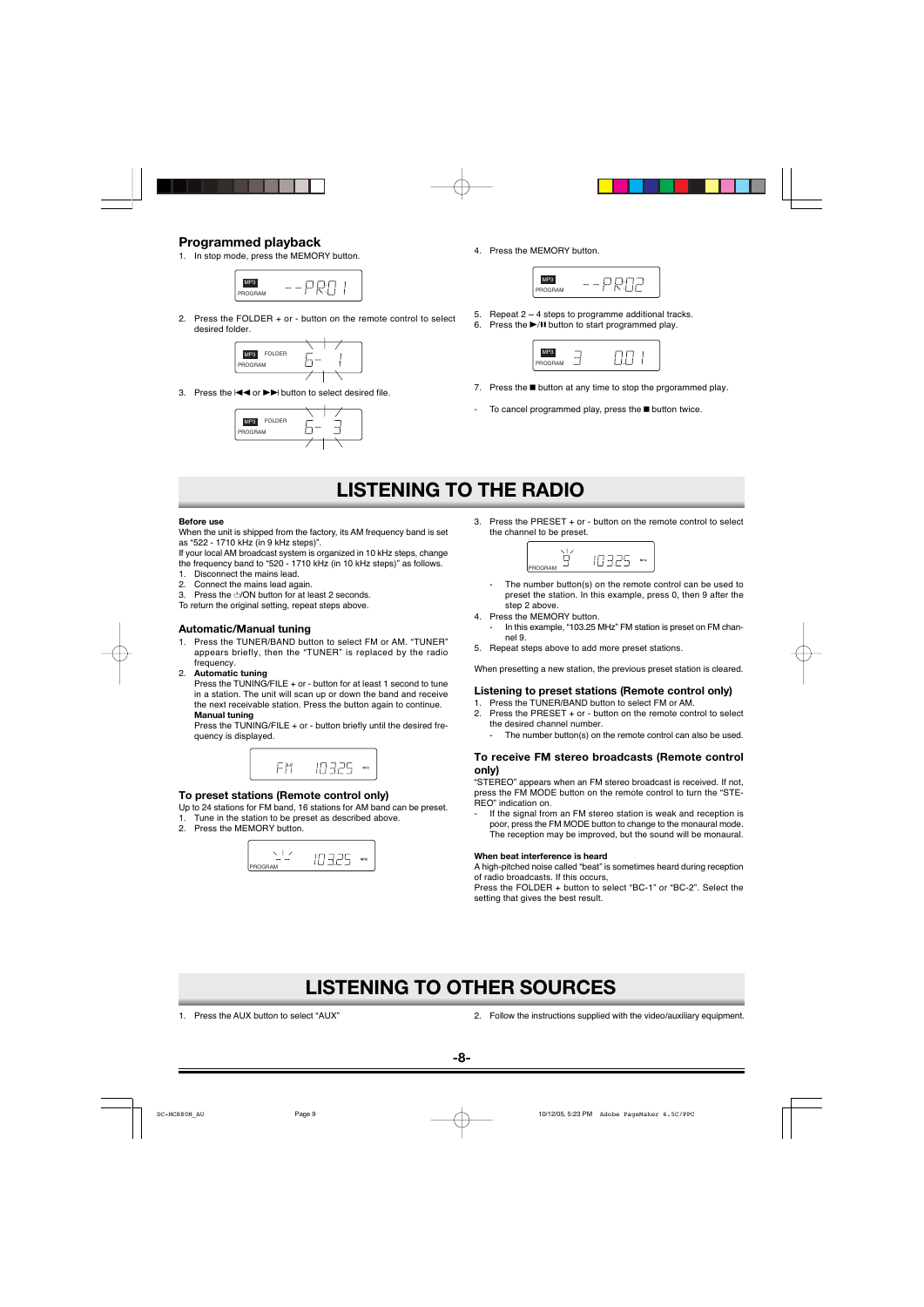### **USING THE SLEEP TIMER**

### **USING THE SLEEP TIMER**

The sleep timer automatically switches off the power after a preset time has elapsed. There are 9 time periods available: 10, 20, 30, 40, 50, 60, 70, 80, and 90 minutes.

Press the SLEEP button repeatedly to select the desired sleep time.

"SLEEP" appears and the selected time appears on the display. After several seconds, the original display returns, "SLEEP" remains lit.

#### **To release the sleep timer while in operation**

Press the SLEEP button repeatedly to select "SLEEP: 00", "SLEEP" disappears from the display. The timer is also released if the power is switched off.

### **MAINTENANCE**

#### **Cleaning the CD player lens**

The lens should never be touched. If dust is on the lens, blow it off using a camera lens blower. (Consult your dealer.)

#### **Cleaning the unit**

Clean the outside of the unit with a clean soft cloth, moistened with lukewarm water. Do not use benzene, thinner or alcohol since they will mar the finish of the surfaces.

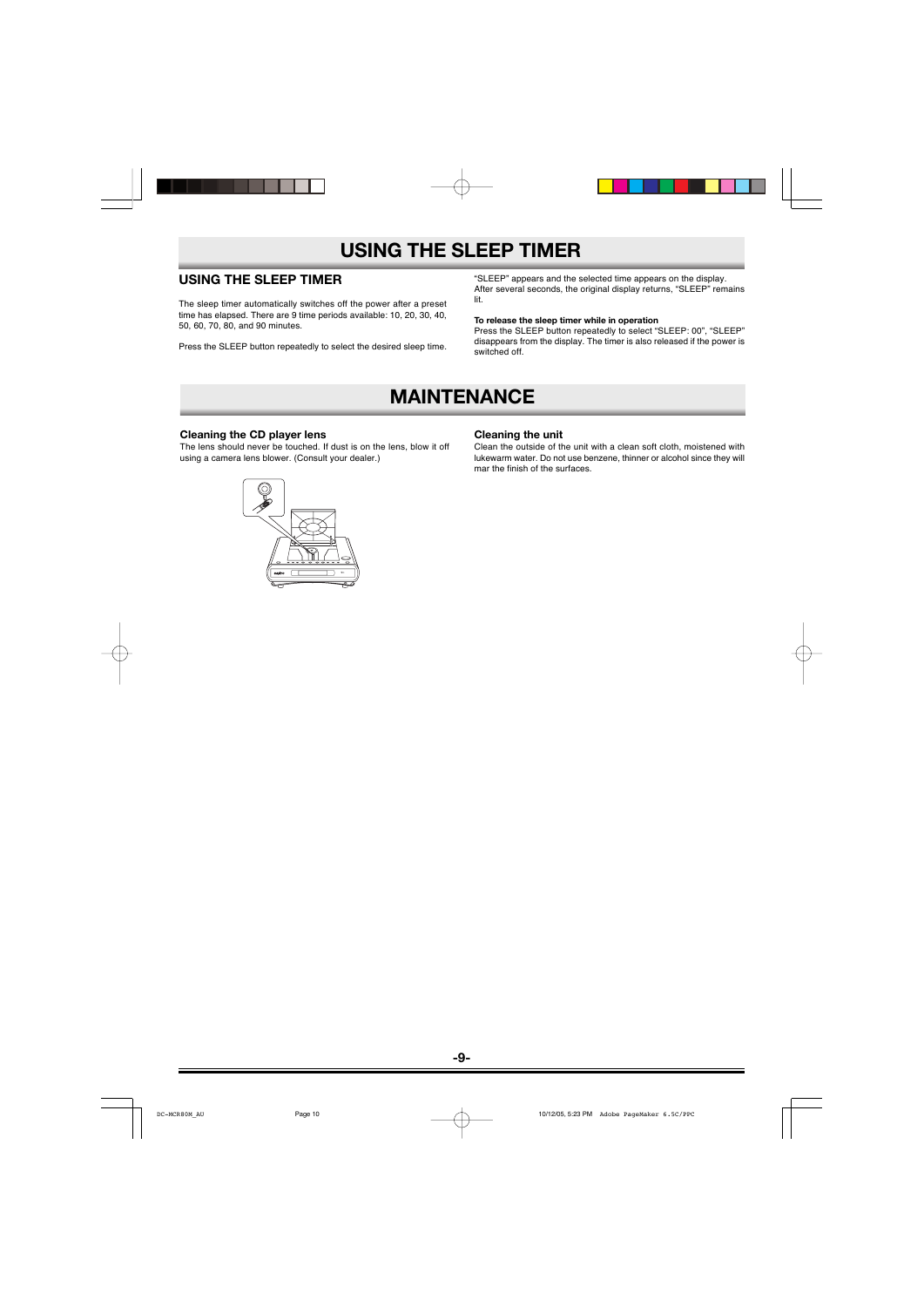### **SPECIFICATIONS**

#### **Tuner**

Reception frequency: FM: 87.5 - 108 MHz AM: 522 - 1710 kHz (9 kHz step) 520 - 1710 kHz (10 kHz step) **CD player**

#### Type: 2-channel stereo Sampling frequency: 44.1 kHz Pick-up: Optical 3-beam semiconductor laser Laser output: 0.6 mW (Continuous wave max.) Wave length: 790 nm Wow/flutter: Below measurable limits

#### **General**

Output power: 10 W x 2 (at 4 ohms, 10% distortion) Outputs: SPEAKERS: 4 ohms PHONES: 8 - 32 ohms Power requirements: AC 230 - 240 V, 50 Hz Power consumption: 30 W Dimensions: 256(W) x 88(H) x 286(D) mm Weight: 2.9 kg

#### **Speaker systems**

Type: 2 way bass reflex Unit used: Woofer: 8cm Tweeter: 3.5cm Maximum power-handling capacity: 20 W (peak) Nominal impedance: 4 ohms Dimensions: 115(W) x 233(H) x 192(D) mm Weight: 1.9 kg (per speaker)

Specifications subject to change without notice.